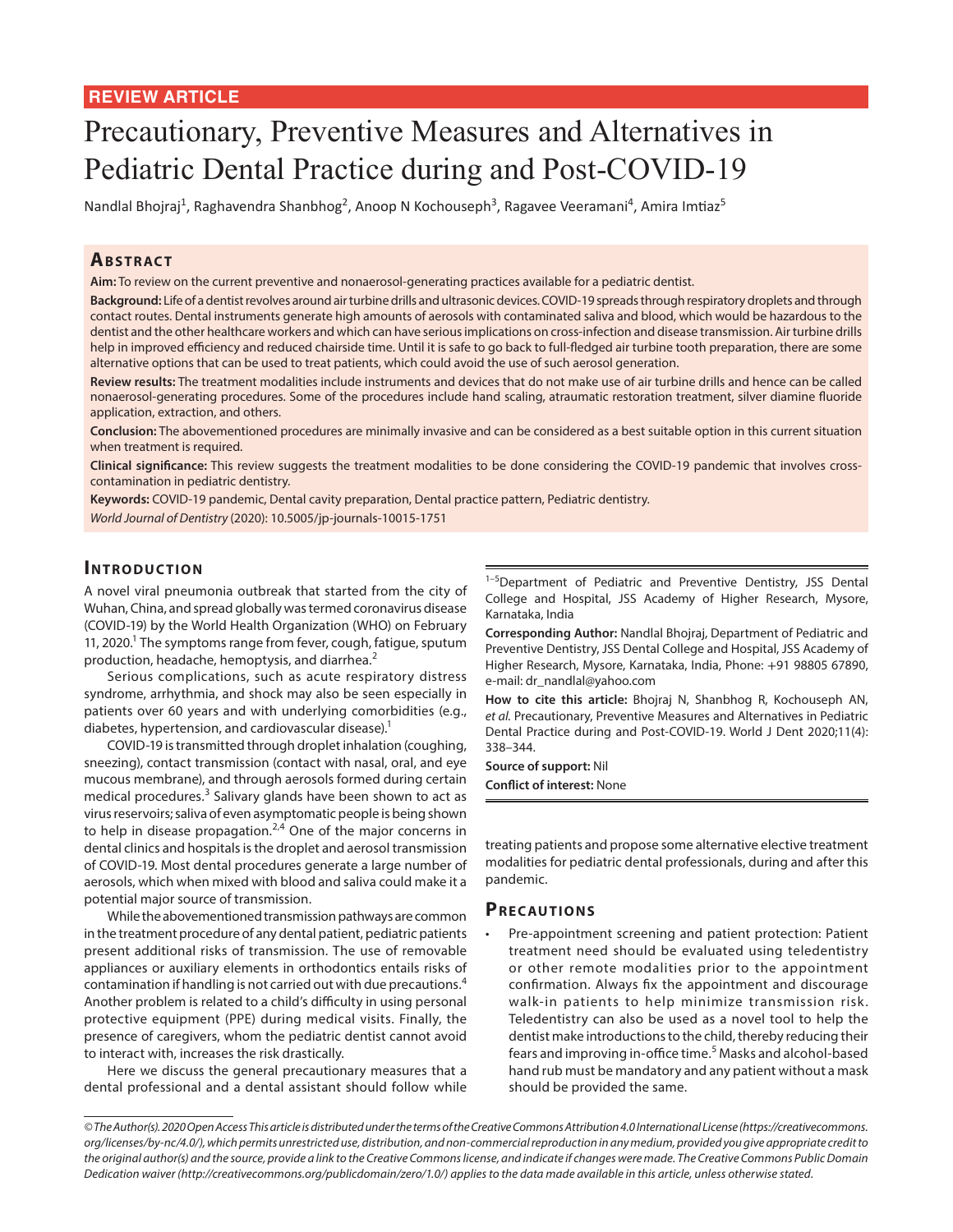- Temperature check: Any patient in the acute febrile phase is not recommended to visit a dental clinic. The body temperature of the patient should be measured with an infrared contact-free forehead thermometer and a mandatory self-declaration form should be signed by the patient or by the parents (for pediatric patients) before they are taken to the dental operatory. The declaration form should include the health status of the patient and also emphasize the risk of transmission via dental-based aerosol production.
- Hand hygiene: Hand hygiene should be sustained before and after patient examination, before and after dental procedures, before and after coming in contact with the surroundings and equipment, and before and after contacting the mucosa, damaged wound, blood, or any body fluid and secretion.<sup>6</sup>
- Precautionary measures for patients attenders: Patient attenders should be avoided, except in the case of pediatric patients, where it can be minimized to a single parent. Since, they will be in the operatory and they are also considered to be the primary contact of the patient, proper PPE should be provided to the attenders as well, based on the type of the procedure. If allowed inside the operatory, the attenders should be advised not to touch any of the operatory surfaces with bare hands. Alternatively, a transparent barrier can be stimulated in the operatory between the workplace and the mother/ caregivers area, where the parent/caregiver can be present to watch over the procedure as well as help the child to reduce their anxiety.
- Personal protective measures: Along with working clothes (autoclavable scrubs), an extra disposable protective layer should be worn on the outside. The use of three-layered face protection is always advised, which includes an N95 respirator, a surgical mask, and then a face shield. Besides this, disposable head cap, disposable latex/nitrile gloves, shoe covers, protective goggles, and face shield are also to be used.
- Preoperational antimicrobial mouth rinse: The use of chlorhexidine is not effective against COVID-19 according to the National Health Commission of the People's Republic of China. Instead, the use of oxidative agents such as 1% hydrogen peroxide or 0.2% povidone as a preprocedural mouth rinse is recommended. COVID-19 is vulnerable to oxidation and this step may help in reducing viral salivary load.
- Aerosol-generating procedures: Ultrasonic and sonic scalers, air polishing, air-water syringe, high-speed handpieces, air abrasion, and slow-speed handpieces are all known to produce aerosols.<sup>7</sup> In such cases, the use of high-evacuation suction and dental dams helps to minimize droplet spatter and aerosols.<sup>8</sup> The use of rubber dams, especially in cases where high-speed handpieces and dental ultrasonic devices are used, helps in reducing the generation of contaminated airborne particles. It has been reported that the use of rubber dam could significantly reduce airborne particles within a 3-feet diameter of the operational field by 70%.<sup>9</sup> Use of anti-retraction dental handpiece is strongly recommended as an extra preventive measure for cross-infection.<sup>10</sup> Another major concern is the ventilation of the room in which the procedure is done.
- Sterilization and disinfection: Effective and efficient infectioncontrol procedures should be exercised by all dentists and in-office personals. The dental handpiece can be sterilized externally with the help of autoclaving and internally it can be achieved by chemiclave. This should be done in order to kill the

spores inside the high-speed handpieces, which may survive autoclaving.<sup>10</sup> Infection control of the waterlines is also vital. There are two ways to disinfect water lines; it can be continuous chemical treatment during a dental procedure or intermittent chemical treatment, which are done between the procedures. An easy and safe option is the use of 0.02% hydrogen peroxide continuously or 0.25% hydrogen peroxide once a week in the dental-unit reservoir.<sup>11</sup> A guide on sterilizing and disinfecting dental instruments and materials appears in Table 1.

- Radiographic examination: Extraoral radiographs should be taken, whenever possible, as intraoral techniques may induce coughing. While taking an intraoral radiograph, the film or sensor should be covered with an additional disposable plastic sleeve. This additional outer layer should be removed by the patient and the inner one by the clinician, and both should be properly disposed.
- Medical waste disposal: All medical waste, especially personal protective materials, should be marked while discarding, transported timely to the temporary storage area, and disposed of according to the required waste management protocol.
- Maxillofacial injury: In case of severe oral and maxillofacial trauma, the patient should undergo hospital-based care. Since the RT-PCR test requires specific labs and is time-consuming, a chest CT should be prescribed to exclude suspected infection.

# **PREVENTIVE GUIDELINES**

In the current scenario, when minimal dental checkups and elective procedures are being performed, there is a high potential of an increased dental disease burden. To keep this in check, certain preventive guidelines can easily be followed at home.

Parents should be advised to:

- Avoid placing a child to bed with a bottle.
- Avoid dipping pacifiers in sugar-containing foods, like honey, sugar, etc.
- Avoid providing the child with a nonspill cup or sippy cup for drinking.
- Reduce use of beverages other that breast milk, infant formula, and water until 1 year of age.
- Begin weaning from bottle and to follow age-appropriate nutrition guidelines.12

Patients should be categorized and treated according to their risk level based on the caries risk assessment. Preventive care with 1,000 ppm fluoridated toothpastes, application of fluoride varnishes (at specified intervals), and additional remineralizing agents for arresting/reversing white spot lesions should be carried out.<sup>13-17</sup>

## **Alternatives**

## *Oral Prophylaxis*

While manual scaling with a handheld scraping instrument was standard in the past, modern dentists and hygienists are increasingly using ultrasonic scaling devices. These new tools use ultrasonic vibrations to remove replaque and tartar from the teeth while producing high amounts of aerosol. This is unfavorable in the present situation as aerosol generation could be hazardous for the patient, operator, and the assistant. Breininger et al. showed manual hand scaling to be remarkably effective in plaque removal and bacterial debridement.<sup>18</sup> Thus, as responsible dentists, we need to revert to the traditional treatment of hand scaling with intermittent rinsing using 1%  $H_2O_2$  and 0.2% povidone-iodine to prevent contamination from a patient.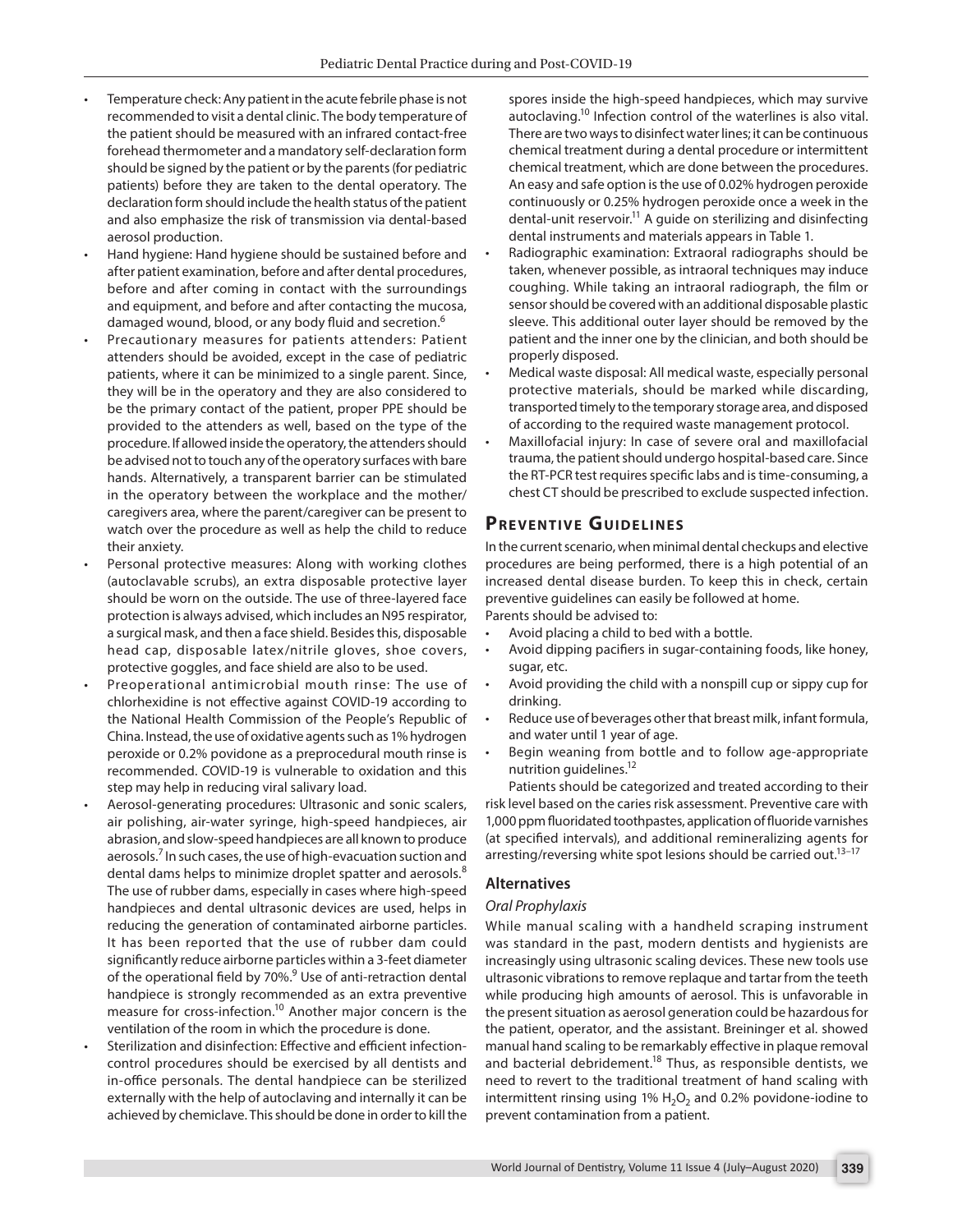|  |  | Table 1: Guide on sterilizing and disinfecting dental instruments and materials |  |  |  |  |
|--|--|---------------------------------------------------------------------------------|--|--|--|--|
|--|--|---------------------------------------------------------------------------------|--|--|--|--|

|                                                                     | Steam autoclave                     | Dry heat oven      | Chemical disinfection/<br>sterilization |
|---------------------------------------------------------------------|-------------------------------------|--------------------|-----------------------------------------|
| Burs                                                                | + (except carbon steel)             |                    |                                         |
|                                                                     |                                     | $+$                | $^{+}$                                  |
| Dappen dishes                                                       | $\! +$                              | $\hspace{0.1mm} +$ | $\,{}^+$                                |
| Endodontic instruments (broaches, files, reamers)                   | $^{+}$                              | $^+$               | $^+$                                    |
| Glass slabs                                                         | $^{+}$                              | $^+$               | $^+$                                    |
| Hand instruments-stainless steel                                    | $^+$                                | $^+$               | $^+$                                    |
| Handpieces autoclavable                                             | $^+$                                | $^+$               | $^+$                                    |
| Contra angles, nonautoclavable handpieces                           |                                     |                    | $^+$                                    |
| Impression trays-metal                                              | $^{+}$                              | $^{+}$             | $^+$                                    |
| Impression trays plastic                                            |                                     |                    | $^+$                                    |
| Instrument tray setups                                              | $^{+}$                              | $^+$               | $^+$                                    |
| <b>Mirrors</b>                                                      |                                     | $^{+}$             | $^+$                                    |
| Orthodontic pliers                                                  | + (high-quality stainless<br>steel) | $^{+}$             | $^{+}$                                  |
| Polishing wheels and disks                                          |                                     |                    | $\hspace{.01in} +$                      |
| Removable prostheses                                                |                                     |                    | $^+$                                    |
| Rubber dam-carbon steel clamps                                      |                                     | $^+$               | $^+$                                    |
| <b>Metal frames</b>                                                 | $^+$                                | $^+$               | $^+$                                    |
| <b>Plastic frames</b>                                               |                                     |                    | $^+$                                    |
| Punches                                                             |                                     | $^+$               | $^+$                                    |
| Prophylaxis cups                                                    | $^{+}$                              |                    | $^+$                                    |
| Saliva evacuators, ejectors-low-melting plastic (discard preferred) | $\overline{\phantom{0}}$            |                    | $^+$                                    |
| Saliva evacuators-high-melting plastic                              | $\mathrm{+}$                        | $^{+}$             | $^+$                                    |
| Stones diamond, polishing                                           | $^{+}$                              | $^+$               | $^+$                                    |
| Stones-sharpening                                                   | $^{+}$                              | $^+$               |                                         |
| Surgical instruments stainless steel                                | $\,+\,$                             | $\mathrm{+}$       | $^+$                                    |
| Ultrasonic scaling tips                                             | $^+$                                |                    | $\,{}^+$                                |
| X-ray equipment-plastic film holders, collimating devices           |                                     |                    | $^+$                                    |

#### *Treatment for Caries with No Signs of Pulpal Inflammation*

Minimally invasive dentistry (MID) concept, i.e., conservation of tooth structure and selective caries removal, without the use of aerosol generation should be followed. The use of the atraumatic restorative technique (ART) and the application of silver diamine fluoride (SDF) are discussed below.

*Atraumatic restorative technique:* The ART was introduced in Tanzania in 1987 and is defined as "a minimally invasive care approach in preventing dental caries and stopping its further progression."19 The ART involves two components: sealing the deep pits and fissures with pit and fissure sealants and removal of soft denatured dentin to create an access for the restoration. The removal of dentin is done using sharp spoon excavators and the cavity is then sealed with a glass ionomer cement (GIC). GIC is the choice of restoration because of its chemical bonding to the teeth and fluoride release.<sup>20</sup>

In a systematic review and meta-analysis done by Raggio et al., $^{21}$  the authors concluded that ART restorations have a similar success rates to conventional restorative techniques in occlusal and proximal restorations in primary teeth, especially in primary molars.

In the year of the COVID-19 crisis and high disease transmissibility, where aerosol generation is nothing short of dangerous, ART is a great treatment option in both primary and permanent teeth in order to arrest and delay further caries progression.

*Silver diamine fluoride:* Silver diamine fluoride, composed of ammoniacal silver nitrate, was first introduced in the 1960s in Japan. The American Association of Pediatric Dentistry (AAPD) formulated guidelines for its use in 2017 $^{22}$  and it is now available worldwide under several brand names.

About 38% SDF (containing 44,800 ppm of fluoride) works by utilizing the antibacterial activity of silver and the remineralizing potential of fluoride. Metallic silver reacts with bacterial enzymes and nucleic acid, causing protein denaturation and cell lysis. Fluoride ions combine with calcium ions and form calcium fluoride, a precursor of fluorapatite, leading to remineralization Thus, an active dentinal cavity is arrested.<sup>22</sup> The method of application is followed according to AAPD 2017.<sup>23</sup>

The disadvantage of SDF is that it causes discoloration of dentin. This can be masked by application of a layer of glass ionomer cement over it—a technique called as the SDF-modified atraumatic restorative technique (SMART). Silver diamine fluoride application is contraindicated in caries involving pulp or in teeth showing signs of pulpal inflammation. Concerns about toxicity of silver and fluoride are present, but at this concentration in clinical use, SDF is proven to be safe.<sup>22</sup>

Chibinski<sup>24</sup> reported that caries arrest by SDF was 66% greater when compared to traditional materials in his systematic review and meta-analysis and concluded that SDF causes both arrest and prevention of further caries in primary teeth.

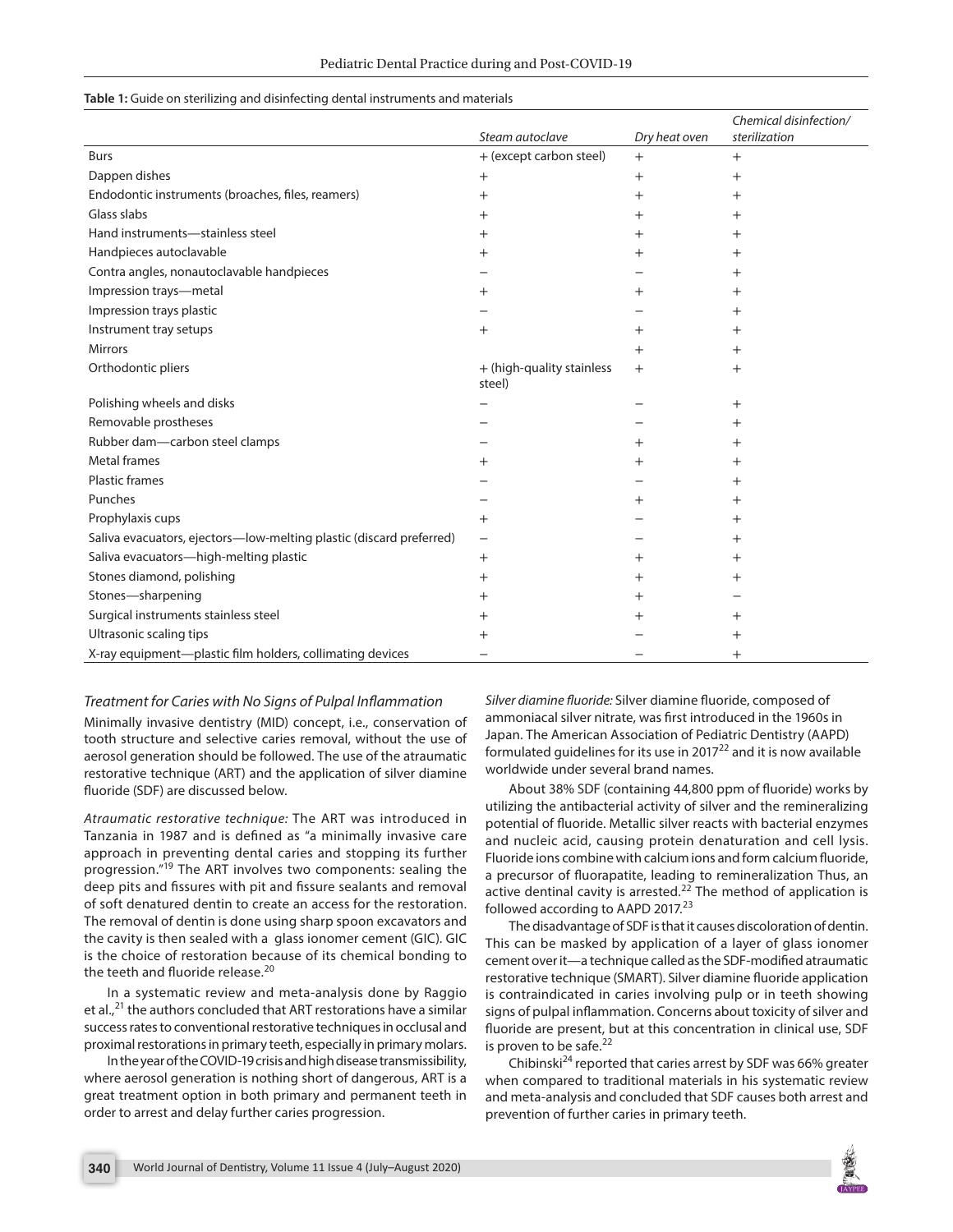In the present situation of COVID-19, SDF is a safe, minimally invasive, evidence-based, and inexpensive alternative for caries arrest, as it does not involve caries excavation through hazardous aerosol generation.

#### *Treatment for Caries with Signs of Pulpal Inflammation*

In case of deep caries, the caries removal can be done with a sharp excavator or a slow-speed handpiece without water irrigation. The heat generated while using the handpiece can be reduced by giving intermittent breaks during the procedure and with the use of a minimal quantity of water in a syringe. Always use a high-vacuum suction along with the procedure and the patient should be prohibited from rinsing and spitting. It is advised that the clinicians work in a 11 o'clock or 12 o'clock position to avoid coming in direct face-to-face contact with the patient. Magnification will help to maintain a safer distance from the patient while working but appropriate sterilization and disinfection of the magnifying equipment should be done. Also, the air pressure on the three-way syringe should be kept to a minimum, in order prevent any aerosol generation while air drying the tooth/working area.

Leaving a layer of remaining affected dentine followed by a capping agent (indirect pulp capping) helps in the formation of tertiary dentine, which helps to avoid complex pulp treatment.

Complete excavation of caries leading to pulp exposure might require pulpotomy or pulpectomy in primary teeth.

In a tooth that is indicated for pulpectomy, the caries excavation can be done with a sharp spoon excavator or a slow-speed handpiece under rubber dam isolation to minimize aerosol contamination. Single-sitting pulpectomies are advised whenever possible. According to Mathewson, the main indications for pulpectomies are primary incisors with resultant pathologic conditions (in children younger than 4–4.5 years) and primary second molars, before the eruption of 6 years' molars.<sup>25</sup> In other cases, especially in posterior teeth with a useable abutment tooth, extraction of primary molars followed by placement of space maintainer should be the general rule.

#### *Crown Preparation*

Avoid placing Zirconia crowns as it requires tooth preparation and aerosol generation. A feasible alternative is using the Hall technique, described below.

*Hall technique:* Dr Norna Hall, from Scotland, introduced an unconventional way of crown placement using preformed metal crowns, known as the Hall technique. This technique does not involve local anesthesia and any crown preparation or caries excavation and hence, no aerosol generation.<sup>26,27</sup>

The success rate of the Hall technique is based on the sealing ability of the crown. The biofilm is physically prevented from accessing carbohydrate from the oral cavity. This arrests an active lesion into a noncariogenic one.

Multiple studies have examined success rates of the Hall technique vs conventional treatment and no statistically significant difference was seen.<sup>28</sup> The occlusal stability while applying this technique is long debated. Innes et al., $^{28}$  in their prospective study concluded that a mean increase of 1.1 mm in vertical dimension was observed immediately after the placement of a hall crown. This was reduced to 0.3 mm in 2 weeks' time. The authors attributed this change to the compensation from the intrusion of the crowned

tooth and intrusion of the opposing tooth as well. The permanent tooth bud was unharmed in this process.

#### *Esthetic Dentistry*

Resin infiltration technology, a microinvasive technique, can be used in tooth discolorations caused by mild to moderate dental fluorosis and molar incisor hypoplasia to give brilliant esthetic results.<sup>29</sup> It reinforces, fills, and stabilizes demineralized enamel without drilling or sacrificing the healthy tooth structure.

Composite resins are also excellent esthetic restorative materials. For a discolored tooth, noninvasive laminates can be performed.30 They can also be used for diastema closure, improving/ modifying tooth size and shape, luting, and core build-up.

The self-etching technique can be followed with a slight modification to help reduce the use of air syringe. Start with tooth preparation using a rubber cup with low-speed micromotor to remove the debris. Etch with the usual procedure and wash off gently using a syringe of distilled water to reduce backsplash. Finally, use chip blower to gently dry the surface and followed by the usual bonding procedure.

The use of indices made from wax-up or celluloid crown forms for anterior teeth is also a good way to reduce chairside time and increase patient satisfaction, without compromising on the overall result.

#### *Management of Oral Surgical Procedures*

All intra-alveolar extraction procedures can be performed with due caution. Avoid aerosol-generating procedures such as bone cutting or trimming. Nonaerosol-generating procedures such as frenectomy and mucocele excision can be performed, but with proper personal protection and sterilization protocols.

#### *Management of Traumatic Dental Injuries (TDIs)*

Oral injuries contribute to about 5% of all bodily injuries across all ages.<sup>31</sup> The recent ADA practice guidelines on the COVID-19 outbreak classify TDIs involving facial bones and with uncontrolled bleeding as an emergency. $32$ 

Prior patient evaluation should be done using teledentistry. If a nonemergent injury (enamel infractions, enamel fracture, concussion injury, subluxation) is diagnosed, the patient/parent is reassured and elective treatment can be deferred. In the case of an emergency (uncontrollable bleeding with gingival and mucosal lacerations, complicated crown fractures, crown-root fractures, root fracture, extrusive, intrusive, and lateral luxations, avulsion, and fracture of alveolar bone), the patient should be treated in-office with proper precautions according to IADT guidelines.<sup>33-35</sup> Aerosol-generating procedures must be avoided wherever possible.<sup>32</sup> Procedures requiring suturing and splinting can be done in-office under emergencies. In the case of multiple fractures of facial bone, the patient must be referred to an oral surgeon for further management.

## *Management of Children Undergoing Orthodontic Treatment* Since the orthodontic practice involves minimal aerosol generation, an orthodontic practice can be at relatively less risk for transmission of the coronavirus.

While bonding orthodontic brackets and attachments, follow the same pattern for etching and bonding as discussed previously. Interproximal reduction can be done using IPR strips and care should be taken while debonding and changing archwire to avoid splatter and any fly away.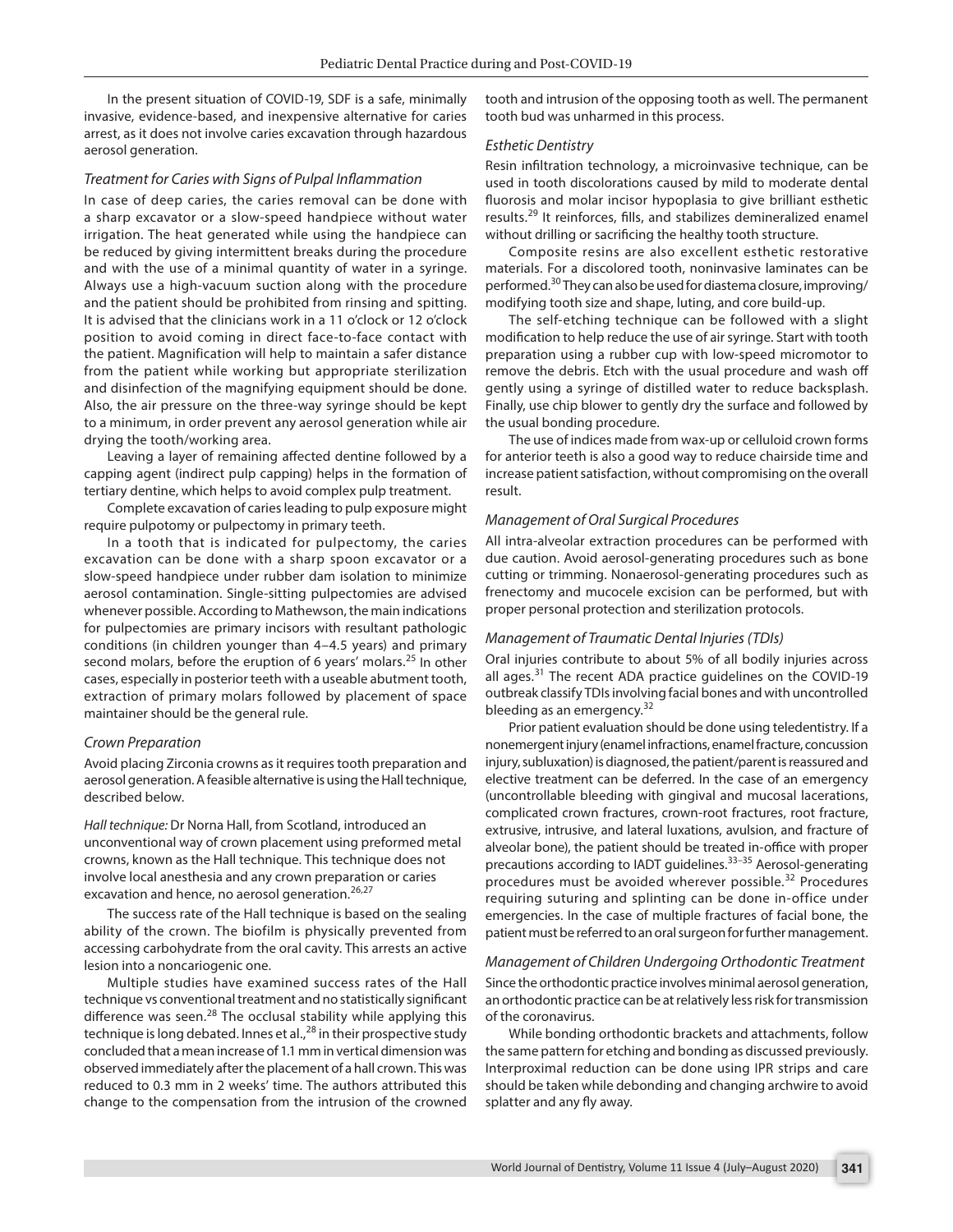If a child is using a removable orthodontic appliance, emphasis should be on correct hand hygiene measures before inserting the device into the oral cavity. Removable appliances should be cleaned thoroughly by the patient by soaking it in diluted povidone-iodine before appliance adjustment.

## *Management of Prosthetic Treatment*

Blood and saliva from dental impressions may carry high concentrations of potentially infective viruses or bacteria that can produce a vicious cycle of cross-contamination. Impressions should be gently rinsed under water to remove blood and saliva and then disinfected. Among the disinfectants, 2% glutaraldehyde (Cidex, Glutarex, Korselex), 5.25% sodium hypochlorite (Clorox), and 1% iodophors (Wescodyne) have been used variably for disinfecting these surfaces. It is recommended that impression materials should not be exposed to disinfectants for more than 30 minutes. If an impression is made from a high-risk patient, the case should be marked on the outside of the container to alert the laboratory. Cases received from the dental laboratory should be washed with soap or detergent, disinfected, and rinsed well before the prosthesis is placed in the patient's mouth. All packing materials should be discarded after use to avoid cross-contamination.<sup>36</sup> Other than the widely used disinfecting solutions, the ultraviolet chamber has also been shown to effectively reduce the microbial load from impression materials.<sup>37</sup>

## *Management of Children with Special Healthcare Needs (SHCNs)*

The AAPD defines SCHN as "any physical, developmental, mental, sensory, behavioral, cognitive, or emotional impairment or limiting condition that requires medical management, health care intervention, and/or use of specialized services or programs. The condition may be congenital, developmental, or acquired through disease, trauma, or environmental cause and may impose limitations in performing daily self-maintenance activities or substantial limitations in a major life activity. Health care for individuals with special needs requires specialized knowledge, as well as increased awareness and attention, adaptation, and accommodative measures beyond what are considered routine."38 Dental caries in children with SHCNs is twice as much as those compared to general population.<sup>39</sup> The incidence of dental trauma is also high in those requiring SHCNs.<sup>40</sup> This calls for the need of special dental care for these children. During dental treatment, these children often need in-office-based sedation or hospitalbased anesthesia. Sedation techniques can be followed after proper initial medical evaluation and proper disinfection methods. If nitrous oxide-oxygen inhalational technique is followed, then the use of disposal nasal hoods have to be used; the tubings have to be sterilized in an appropriate manner with an EPA-certified chemiclave or autoclave procedure (if the tubes are heat tolerant).

## *Hospital Care Dentistry*

Pediatric dental care usually involves hospital-based care under general anesthesia. The American Society of Anesthesiologist (ASA) have requested surgeons to defer from elective treatment. The ASA also recommends to minimize the aerosol-generating procedure in the operatory and minimize the number of healthcare professional to be present inside the operatory and during pre-, peri-, and postoperative care. A designated pre- and postoperative room is recommended to be used in case of the COVID-19-positive or a suspected COVID-19-positive patient. The following are the recommendations by ASA:

- Anesthesia work environment: The ASA recommends an escalation of standard of practice during airway management for all patients to reduce exposure to secretions.<sup>5</sup>
- During intubation and other aerosol-generating procedure, the following protocol has to be followed. $42,43$ These include:
- Designating the most experienced anesthesia professional available to perform intubation, if possible.
- Wearing PPE including:
- Either an N95 mask, for which one has been fit-tested, or a powered air-purifying respirator (PAPR)
- A face shield or goggles
- A gown
- Surgical Gloves
- Avoiding awake fiberoptic intubation unless specifically indicated.
- Consider a rapid sequence induction (RSI) in order to avoid manual ventilation of patient's lungs and potential aerosolization. If manual ventilation is required, apply small tidal volumes.

#### **Table 2:** Summary of the procedures

| Treatment procedure                                                     | <b>Treatment choices</b>                                                                                                                                                                                                                                                                                |
|-------------------------------------------------------------------------|---------------------------------------------------------------------------------------------------------------------------------------------------------------------------------------------------------------------------------------------------------------------------------------------------------|
| Oral prophylaxis                                                        | 1. Hand scaling                                                                                                                                                                                                                                                                                         |
| Management of carious le-                                               | 1. ART                                                                                                                                                                                                                                                                                                  |
| sion not involving the pulp                                             | 2. SDF application                                                                                                                                                                                                                                                                                      |
|                                                                         | 3. Hall technique                                                                                                                                                                                                                                                                                       |
| Management of carious<br>lesions involving the pulp<br>in primary teeth | 1. Pulpotomy/pulpectomy (if abut-<br>ment teeth is not present)                                                                                                                                                                                                                                         |
|                                                                         | 2. Extraction and space maintainer (if<br>abutment teeth is present)                                                                                                                                                                                                                                    |
| Management of lesions                                                   | 1. Partial/complete pulpotomy                                                                                                                                                                                                                                                                           |
| involving the pulp in young<br>permanent teeth                          | 2. Root canal therapy                                                                                                                                                                                                                                                                                   |
| Esthetic management                                                     | 1. Resin infiltration                                                                                                                                                                                                                                                                                   |
|                                                                         | 2. Composite veneer/buildups                                                                                                                                                                                                                                                                            |
| S. S. Crown                                                             | 1. Hall technique                                                                                                                                                                                                                                                                                       |
| Traumatic dental injuries                                               | 1. Nonaerosol-generating procedures<br>can be done-like pulp protec-<br>tion, application of flexible splints.<br>Removal of splints can be deferred<br>to a later appointment (refer pulp<br>exposure for management of com-<br>plicated fracture and esthetics for<br>treatment concerning esthetics) |
| Orthodontics                                                            | 1. Interproximal-IPR strips                                                                                                                                                                                                                                                                             |
|                                                                         | 2. Bonding—use water in syringe and<br>gentle air blow using a chipblower<br>3. Debonding and changing the<br>archwire-care to avoid splatters<br>and fly away                                                                                                                                          |
|                                                                         | 4. Patient hand hygiene while insert-<br>ing removable appliances                                                                                                                                                                                                                                       |
| Oral surgical procedure                                                 | 1. Extractions-intra-alveolar                                                                                                                                                                                                                                                                           |
|                                                                         | 2. Minor oral surgical procedures with<br>proper caution                                                                                                                                                                                                                                                |
|                                                                         | 3. Avoid transalveolar extractions and<br>trimming of bone                                                                                                                                                                                                                                              |

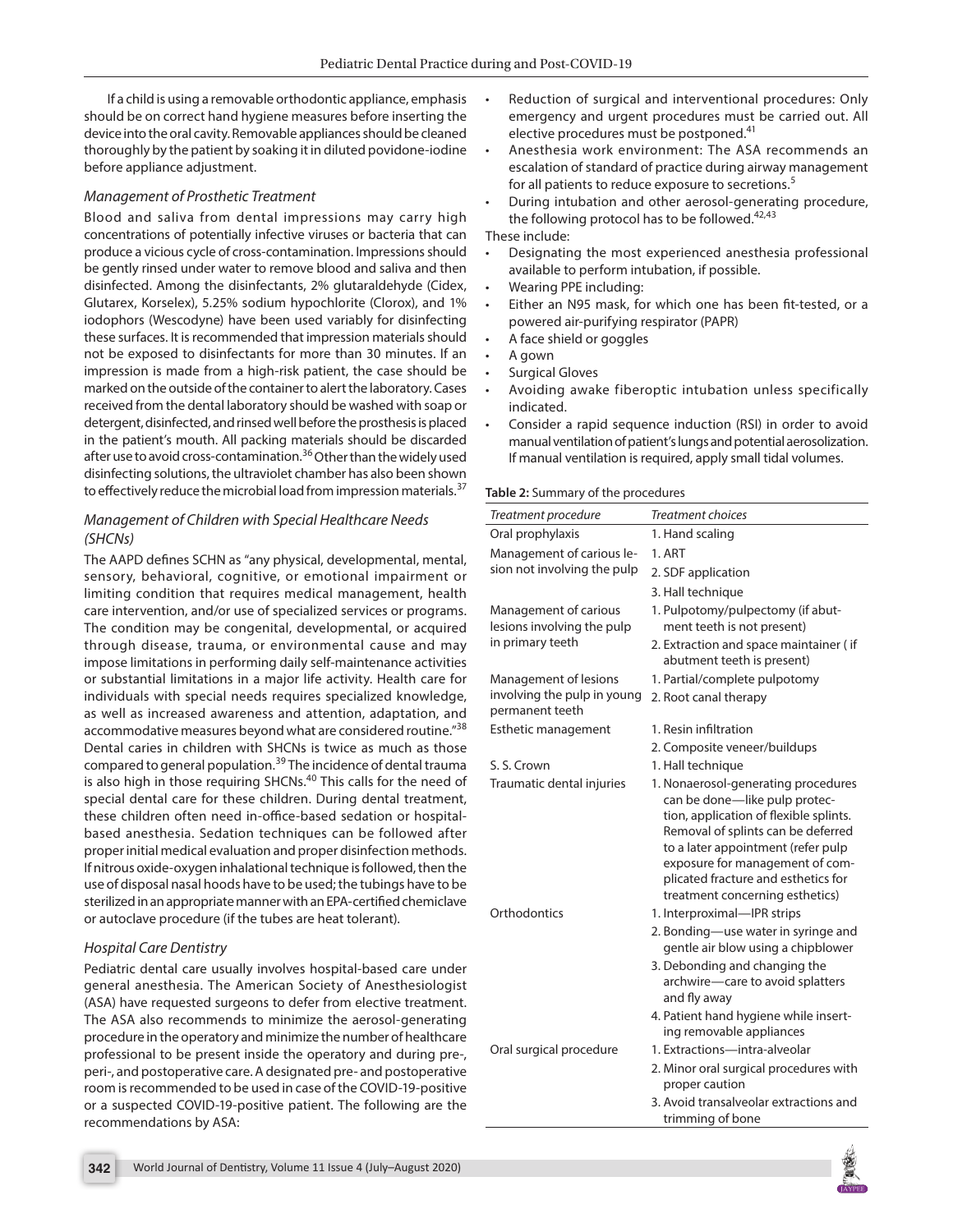• Maintenance of anesthesia station: Proper disinfection after every case is recommended with an EPA-certified chemical disinfectat.<sup>5</sup>

The summary of the procedures is given in Table 2.

# **CONCLUSION**

During these tough times, as dental healthcare professionals, we must be well informed of the disease and treat patients with maximum precaution. Depending on the patient compliance, comprehensive treatment care should be provided to reduce multiple appointments. The end of the pandemic will have to mark the beginning of innovative techniques and approaches for clinical management in pediatric dentistry.

# **REFERENCES**

- 1. Meng L, Hua F, Bian Z. Coronavirus disease 2019 (COVID-19): Emerging and future challenges for dental and oral medicine. J Dent Res 2020;99(5):481–487. DOI: 10.1177/0022034520914246.
- 2. Peng X, Xu X, Li Y, et al. Transmission routes of 2019-nCoV and controls in dental practice. Int J Oral Sci 2020;12(1):9. DOI: 10.1038/s41368-020- 0075-9.
- 3. Liu J, Liao X, Qian S, et al. Community transmission of severe acute respiratory syndrome coronavirus 2, Shenzhen, China, 2020. Emerg Infect Dis 2020;26(6):1320–1323. DOI: 10.3201/eid2606.200239.
- 4. Wang Y, Zhou CC, Shu R, et al. Oral health management of children during the epidemic period of coronavirus disease 2019. Sichuan Da Xue Xue Bao. Yi Xue Ban 2020;51(2):151–154. DOI: 10.12182/20200360101.
- 5. ADA. What Constitutes a Dental Emergency? 2020.
- 6. Hand Hygiene Guidance | Hand Hygiene | CDC.
- 7. Harrel Dds SK, Molinari J. Aerosols and splatter in dentistry. J Am Dent Assoc 2004;135(4):429–437. DOI: 10.14219/jada.archive.2004.0207.
- 8. Dental Settings | CDC.
- Samaranayake LP, Reid J, Evans D. The efficacy of rubber dam isolation in reducing atmospheric bacterial contamination. ASDC J Dent Child 1989;56(6):442–444.
- 10. Abichandani S. Cross contamination in dentistry: a comprehensive overview. 2012;2(1):3–9.
- 11. DePaola LG, Grant LE. Infection control in the dental office: a global perspective DePaola LG, Grant LE 1st ed., ed. Springer; 2020. p. 216.
- 12. Tinanoff N, Palmer CA. Dietary determinants of dental caries and dietary recommendations for preschool children. J Public Health Dent 2000;60(3):197–206. DOI: 10.1111/j.1752-7325.2000.t b03328.x.
- 13. Ramos-Gomez F, Ng MW. Into the future: keeping healthy teeth caries free: pediatric CAMBRA protocols. J Calif Dent Assoc 2011;39(10): 723–733.
- 14. Featherstone JDB, Chaffee BW. The evidence for caries management by risk assessment (CAMBRA®). Adv Dent Res 2018;29(1):9–14. Available from: http://journals.sagepub.com/doi/10.1177/00220345 17736500.
- 15. Best Practices: Caries-Risk Assessment And Management 220 The Reference Manual Of Pediatric Dentistry Purpose. 2007.
- 16. American Academy of Pediatric Dentists. Policy on use of fluoride. Oral Heal Policies 2014. 43–44. Available from: http://doi. wiley.com/10.1002/chin.200327230%5Cnpapers3://publication/ doi/10.1002/chin.200327230.
- 17. Toumba KJ, Twetman S, Splieth C, et al. Guidelines on the use of fluoride for caries prevention in children: an updated EAPD policy document. European Archives of Paediatric Dentistry, vol. 20. Springer; 2019. pp. 507–516.
- 18. Breininger DR, O'Leary TJ, Blumenshine RVH. Comparative effectiveness of ultrasonic and hand scaling for the removal of subgingival plaque and calculus. J Periodontol 1987;58(1):9–18. DOI: 10.1902/jop.1987.58.1.9.
- 19. Frencken JE, Leal SC, Navarro MF. Twenty-five-year atraumatic restorative treatment (ART) approach: a comprehensive overview. Clin Oral Investig 2012;16(5):1337–1346. DOI: 10.1007/s00784-012- 0783-4.
- 20. Anusavice KJ. Phillips' Science of Dental Materials: Middle East and African Edition. Elsevier Health Sciences; 2003. pp. 21–195.
- 21. Raggio DP, Hesse D, Lenzi TL, et al. Is atraumatic restorative treatment an option for restoring occlusoproximal caries lesions in primary teeth? A systematic review and meta-analysis. Int J Paediatr Dent. 2012;23(6):435–443. Available from: http://doi.wiley.com/10.1111/ ipd.12013.
- 22. Crystal YO, Niederman R. Evidence-based dentistry update on silver diamine fluoride. Dental Clinics of North America, vol. 63. W.B. Saunders; 2019. pp. 45–68.
- 23. AAPD. Policy on the use of silver diamine fluoride for pediatric dental patients. Pediatr Dent 2017;39(6):51–53. Available from: http://www. ncbi.nlm.nih.gov/pubmed/29179318.
- 24. Chibinski AC, Wambier LM, Feltrin J, et al. Silver diamine fluoride has efficacy in controlling caries progression in primary teeth: a systematic review and meta-analysis. Caries Res 2017;51(5):527–541. DOI: 10.1159/000478668.
- 25. Mathewson RJ, Primosch RE. Fundamentals of pediatric dentistry. Quintessence Books 1995. p. 276.
- 26. Evans DJP, Southwick CAP, Innes NP, The Hall technique: a pilot trial of a novel use of preformed metal crowns for managing carious primary teeth. 2006; Available from: http://www.dundee.ac.uk/tuith/Articles/ rt03.htm.
- 27. Innes NPT, Stirrups DR, Evans DJP, et al. A novel technique using preformed metal crowns for managing carious primary molars in general practice - a retrospective analysis. Br Dent J 2006;200(8):451– 454. DOI: 10.1038/sj.bdj.4813466.
- 28. Innes NPT, Evans DJP, Bonifacio CC, et al. The hall technique 10 years on: questions and answers. Br Dent J 2017;222(6):478–483. DOI: 10.1038/sj.bdj.2017.273.
- 29. Koirala AS. Minimally invasive cosmetic dentistry concept and treatment protocol. Cosmet Dent 2009. 28–33.
- 30. Andreasen JO, Andreasen FM, Frances M, et al. Textbook and color atlas of traumatic injuries to the teeth Andreasen JO, Andreasen FM, Frances M, et al., ed. 5th ed., 2018. p. 1064.
- 31. Di Giovanni T, Eliades T, Papageorgiou SN. Interventions for dental fluorosis: a systematic review. Journal of Esthetic and Restorative Dentistry, vol. 30. Blackwell Publishing Ltd; 2018. pp. 502–508.
- 32. Dental B, Starts C, Care DD, ADA Interim Guidance for Minimizing Risk of COVID-19 Transmission Table of Contents After Dental Care is Provided ADA Interim Guidance for Minimizing Risk of COVID-19 Transmission Before Dental Care Starts. pp. 1–8.
- 33. Diangelis AJ, Andreasen JO, Ebeleseder KA, et al. Guidelines for the management of traumatic dental injuries: 1. Fractures and luxations of permanent teeth. Pediatr Dent 2016;38(6):358–368.
- 34. Andersson L, Andreasen JO, Day P, et al. Guidelines for the management of traumatic dental injuries: 2. Avulsion of permanent teeth. Dent Traumatol 2012;28(2):88–96. DOI: 10.1111/j.1600- 9657.2012.01125.xAvailable from: http://www.ncbi.nlm.nih.gov/ pubmed/22409417.
- 35. Malmgren B, Andreasen JO, Flores MT, et al. Guidelines for the management of traumatic dental injuries: 3. Injuries in the primary dentition. Pediatr Dent 2016;38(6):377–385.
- 36. Guidelines for infection control in the dental office and the commercial dental laboratory. council on dental therapeutics. council on prosthetic services and dental laboratory relations. J Am Dent Assoc 1985;110(6):969–972. DOI: 10.14219/jada.archive. 1985.0016.
- 37. Samra RK, Bhide SV. Efficacy of different disinfectant systems on alginate and addition silicone impression materials of Indian and international origin: a comparative evaluation. J Indian Prosthodont Soc 2010;10(3):182–189. DOI: 10.1007/s13191-010-0040-y.
- 38. American Academy of Pediatric Dentistry. Definition of special health care needs. Pediatr Dent 2016;38(special issue):16.